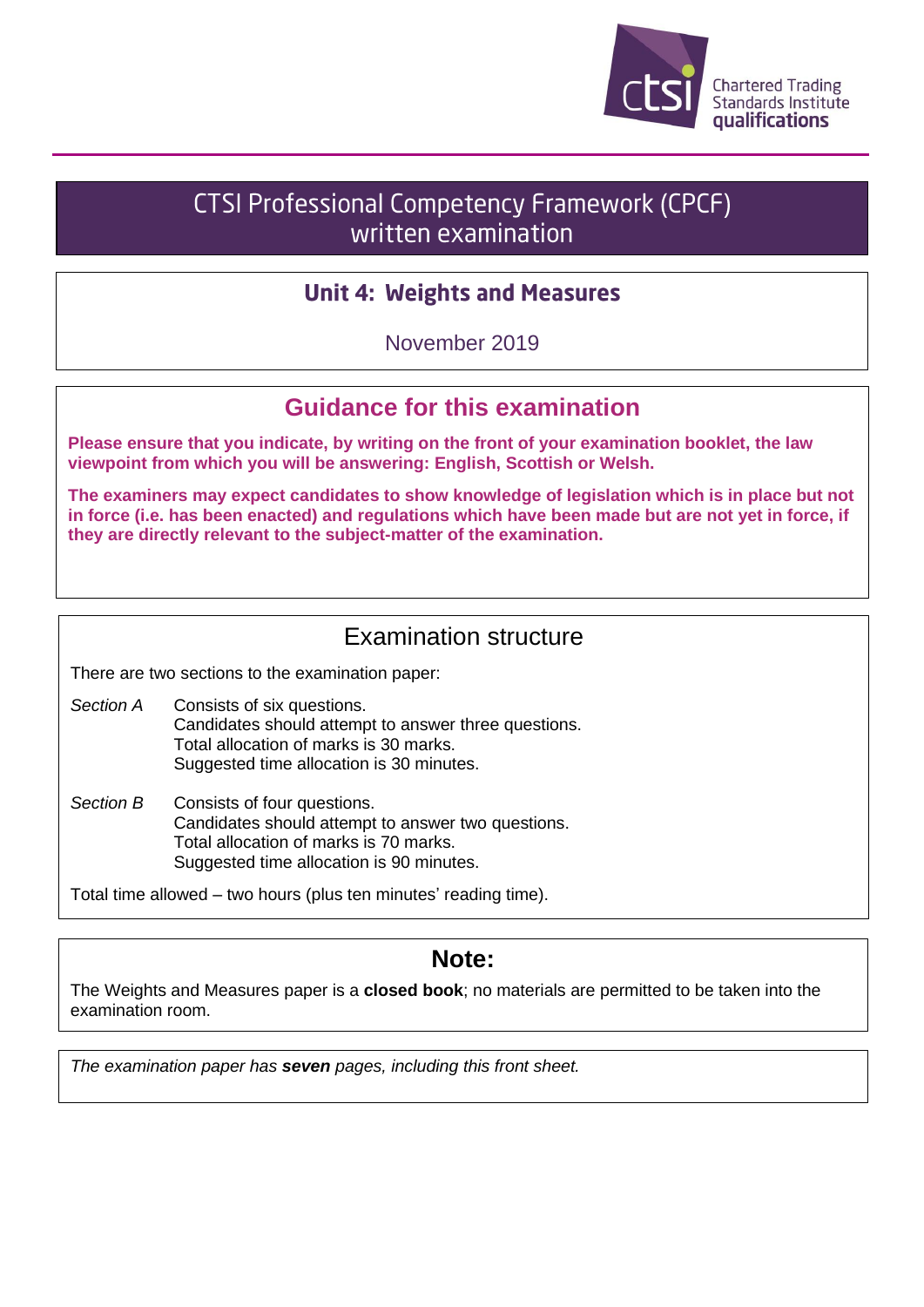**Exam:** Unit 4: Weights and Measures **Exam cycle:** Nov 2019

**Time:** 10:00 – 12:00 **Max:** 100 marks

1. (a) What is the significance of the Directive 2011/65 on the harmonisation of the laws of Member States in relation to the restriction of the use of certain hazardous substances in electrical and

Section A Candidates should attempt to answer three questions. Each question carries 10 marks. Total: 30 marks.

electronic equipment on weighing and measuring equipment, and what documentation should a manufacturer supply with regard to this? (5 marks)

(b) What actions should a manufacturer of a portable weighing platform take with respect to these requirements when they are repairing the electronic components of a portable weighing platform that was first placed on the market in August 2015? (5 marks)

**(total 10 marks)**

2. Using practical examples and by briefly explaining the content of one specific guidance document, explain the structure and organisation of national, European and international legal metrology harmonisation, and consider how the different bodies interact with each other. (10 marks)

3. (a) Using a practical example of the manufacturer of an automatic weigh price labeller, explain the requirements with which the manufacturer must comply and the procedure that must be followed to become an approved verifier under Section 11A of the Weights and Measures Act 1985.

(4 marks)

(b) Why would a manufacturer that places an automatic weigh price labeller on the market, under the Directive 2014/32, and does not wish to use a module F notified body for this process, need to be an approved verifier?

(4 marks)

(c) Contrast the responsibilities of a manufacturer, installer, repairer and adjuster under these requirements.

**Section A continues over the page.**

(2 marks)

 $\overline{2}$ 

**(total 10 marks)**

**Date:** 15 November 2019 **Reading time:** 10 minutes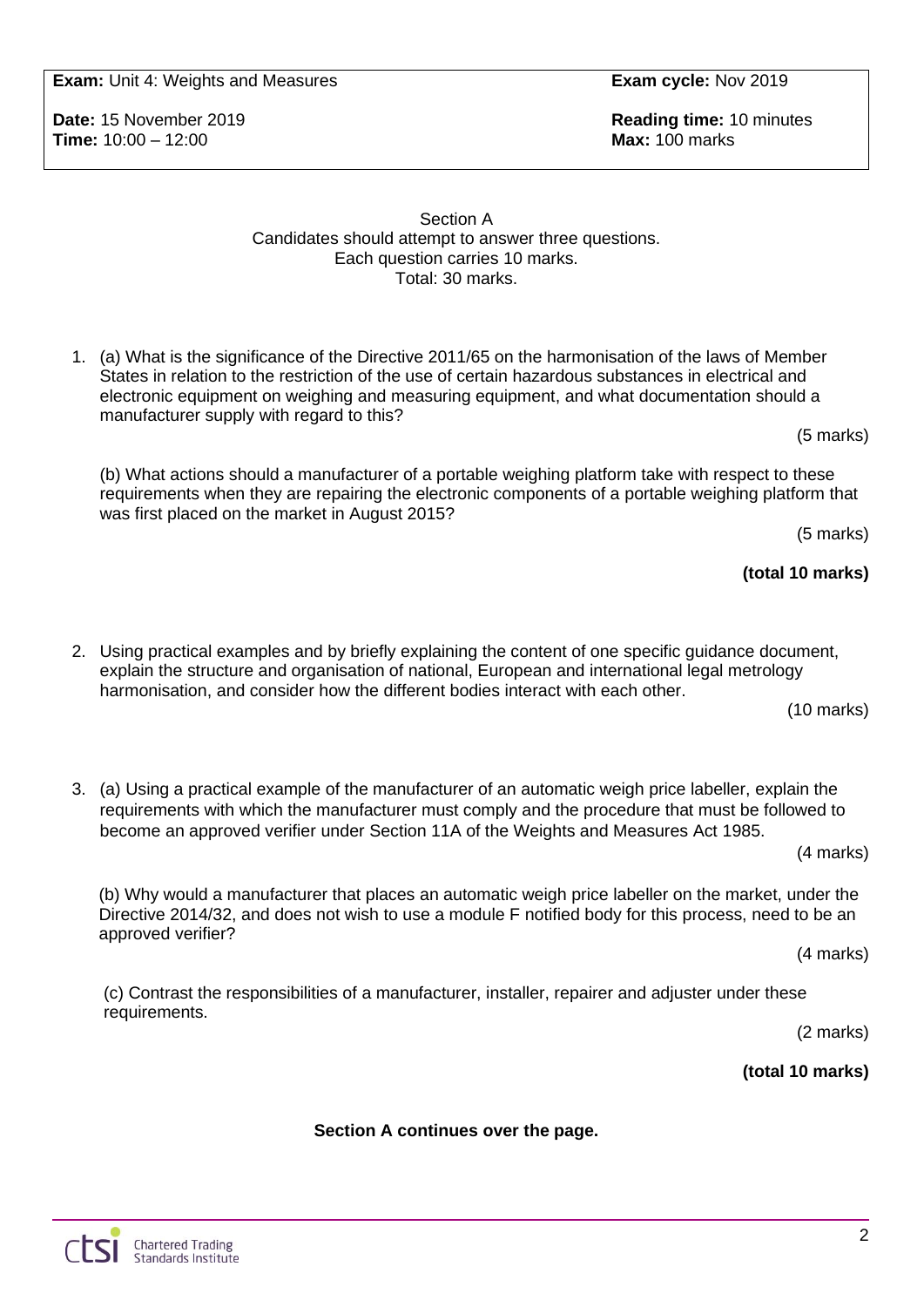4. The Weights and Measures Act 1985 confers a number of duties and powers on local weights and measures authorities, as defined in Section 69. Using practical examples, explain five such duties and five such powers.

(10 marks)

5. What is standard temperature accounting? Explain what guidance is available on this matter. Outline briefly how you would inspect a liquid fuel measuring instrument that utilises standard temperature accounting.

(10 marks)

6. Which WELMEC Guides relate to the control of software in weighing and measuring equipment? Explain the structure of the Guide 7.2, which relates to instruments under the Directive 2014/32, and briefly explain what software identification you would expect to find on an automatic gravimetric filling instrument that is networked to a cloud server where weighing data is stored.

(10 marks)

**Section A total of 30 marks.**

**End of Section A.**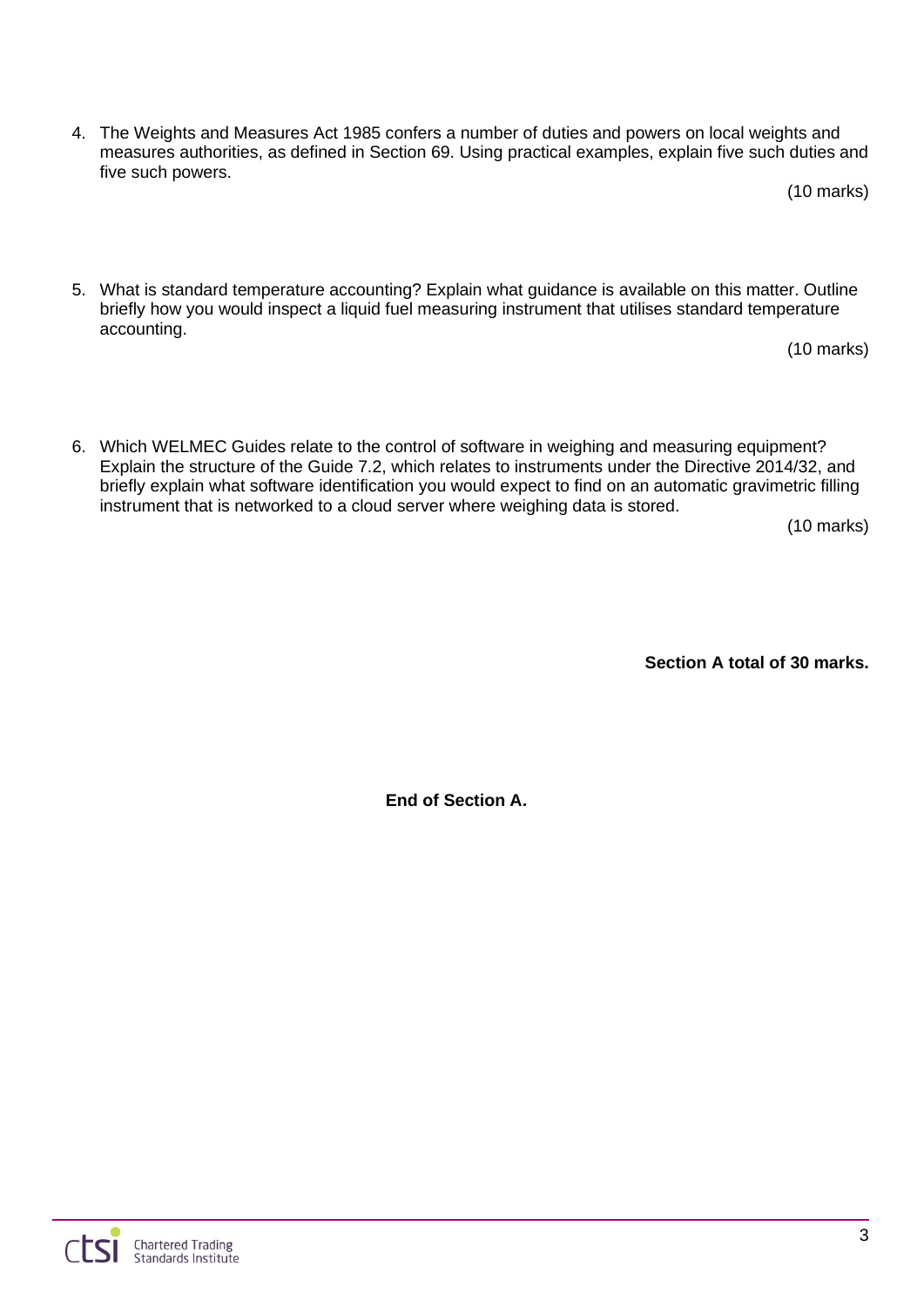#### Section B Candidates should attempt to answer two questions. Each question carries 35 marks. Total: 70 marks.

7. You are an Inspector of Weights and Measures employed by Blankshire County Council. Joe Blogs Limited is a contract packer in your authority's area. The company packs a range of different foods and non-foodstuffs for discount supermarkets. Crafty Co is a discount supermarket, in your area, that buys its stock from Joe Blogs Limited.

You conduct an inspection in Crafty Co and find the products listed below on sale, all of which have been packed by Joe Blogs Limited. Apply the provisions of Part IV of the Weights and Measures Act 1985, The Weights and Measures (Packaged Goods) Regulations 2006 and The Consumer Protection from Unfair Trading Regulations 2008 to each of the following:

(a) A range of liquid detergents. These are packed in various nominal quantities between 100 millilitres and 5 litres. Some of these are found to be excessively deficient. Joe Blogs Ltd. alleges that these were detected whilst on their premises and put to one side to be repacked later. Joe Blogs Ltd. further alleges that the driver of Crafty Co's vehicle incorrectly uplifted these packs and delivered them to the supermarket.

(7 marks)

(b) Aluminium kitchen foil. This is packed in 5 metre nominal lengths, with a nominal width of 0.5m. Some of the 5 metre rolls of foil are seriously deficient, whilst others are in excess of the quantity marking. On average, the rolls are 5.01 metres in length. You also determine that the foil is not 0.5m in width, as stated on the pack, but, on average, only 0.475m.

(7 marks)

(c) Boxes of matches. Each box is marked "average contents 500 matches". Each of the boxes of matches contains fewer than 500. Joe Blogs Ltd. state that the quantity marking is treated by the trade as an approximate description and not an accurate quantity statement.

(7 marks)

(d) Bags of flour packed in a nominal quantity of 500g and marked "Quantity may alter after packing due to desiccation". All of these are slightly deficient of the nominal quantity. Joe Blogs Ltd is able to produce records demonstrating that, at the time of packing, the bags of flour would have passed a reference test.

(7 marks)

(e) Joints of beef, vacuum packed on to polystyrene trays with absorbent base pads, packed in various quantities. These are all deficient of their purported weights. Joe Blogs Ltd state that the purported weights are, in fact, gross weights and that there is, therefore, no deficiency in quantity.

(7 marks)

**(total 35 marks)**

**Section B continues over the page.**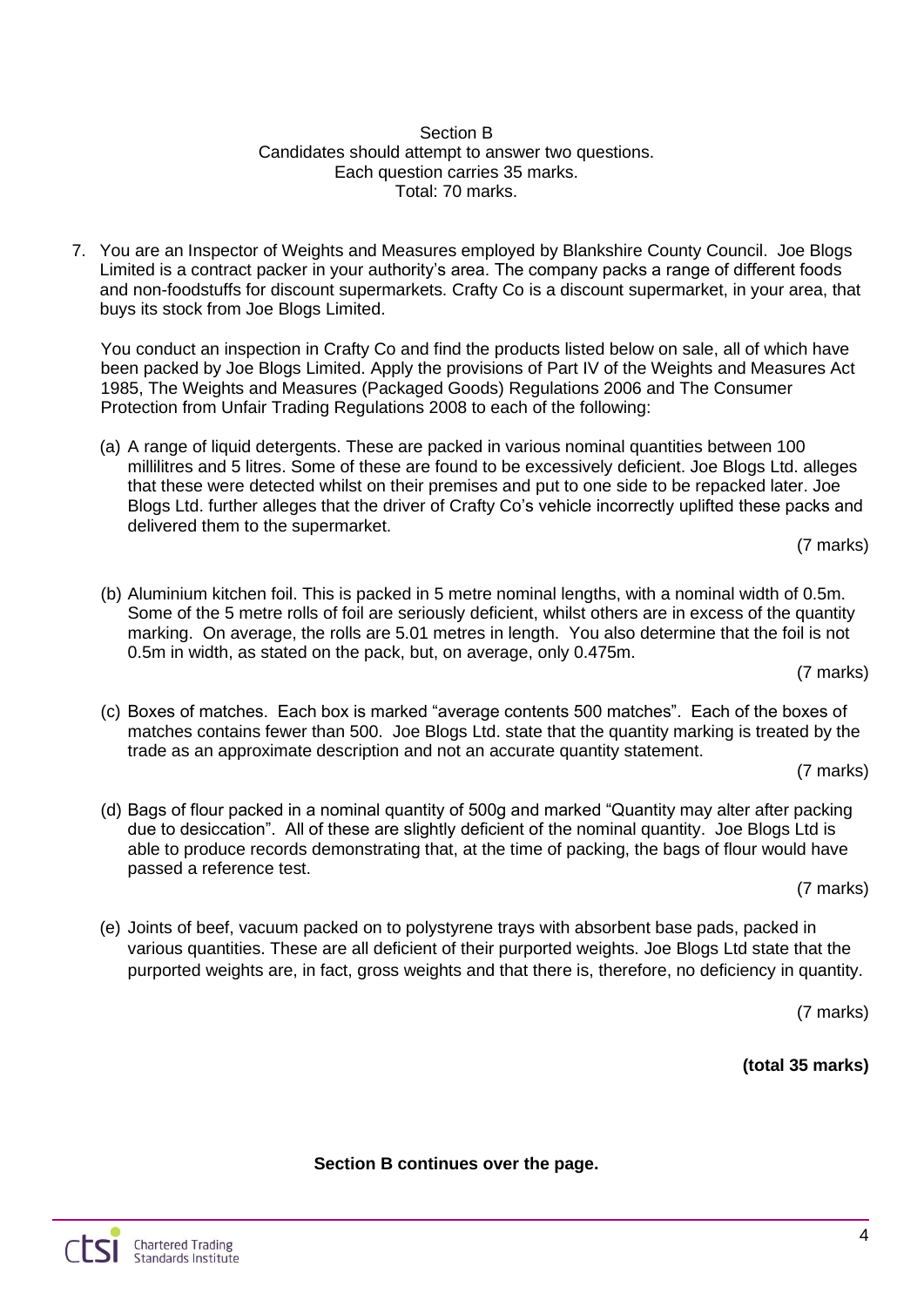- 8. A local supermarket has told you that they wish to modernise and refit the forecourt of the petrol station that is on their site. The records of your department show that the petrol station has been there since March 2003 and your authority originally verified the entire site. They are planning to undertake the replacement of the entire site later this year (2019) and subcontract the entire refurbishment to a national fuel dispenser manufacturer, which they want to maintain the site in the future and to not be dependent upon a local Trading Standards Department.
	- (a) What advice would you give the supermarket so their contract with the fuel dispenser manufacturer will ensure that the dispensers meet all legislative requirements, and that they can continue to be used after any future alteration, adjustment, addition, repair or replacement.

(9 marks)

They are hoping to keep the existing POS system, which was initially verified with the original dispensers in March 2003, as they have been informed that this is technically compatible with the new pumps that they are proposing to use.

(b) What advice would you give to them with regard to this proposal?

(9 marks)

Whilst at the site, you note that the existing pumps have had Outside Payment Terminals (OPTs) added to them since they were initially verified. On closer inspection, all of the inspector's seals still bear the 2003 date on which they were initially verified.

(c) What actions would you take with regard to this, taking into account the relevant guidance and legislative requirements?

(9 marks)

(d) What information would you expect to see on a Declaration of Conformity?

(8 marks)

**(total 35 marks)**

**Section B continues over the page.**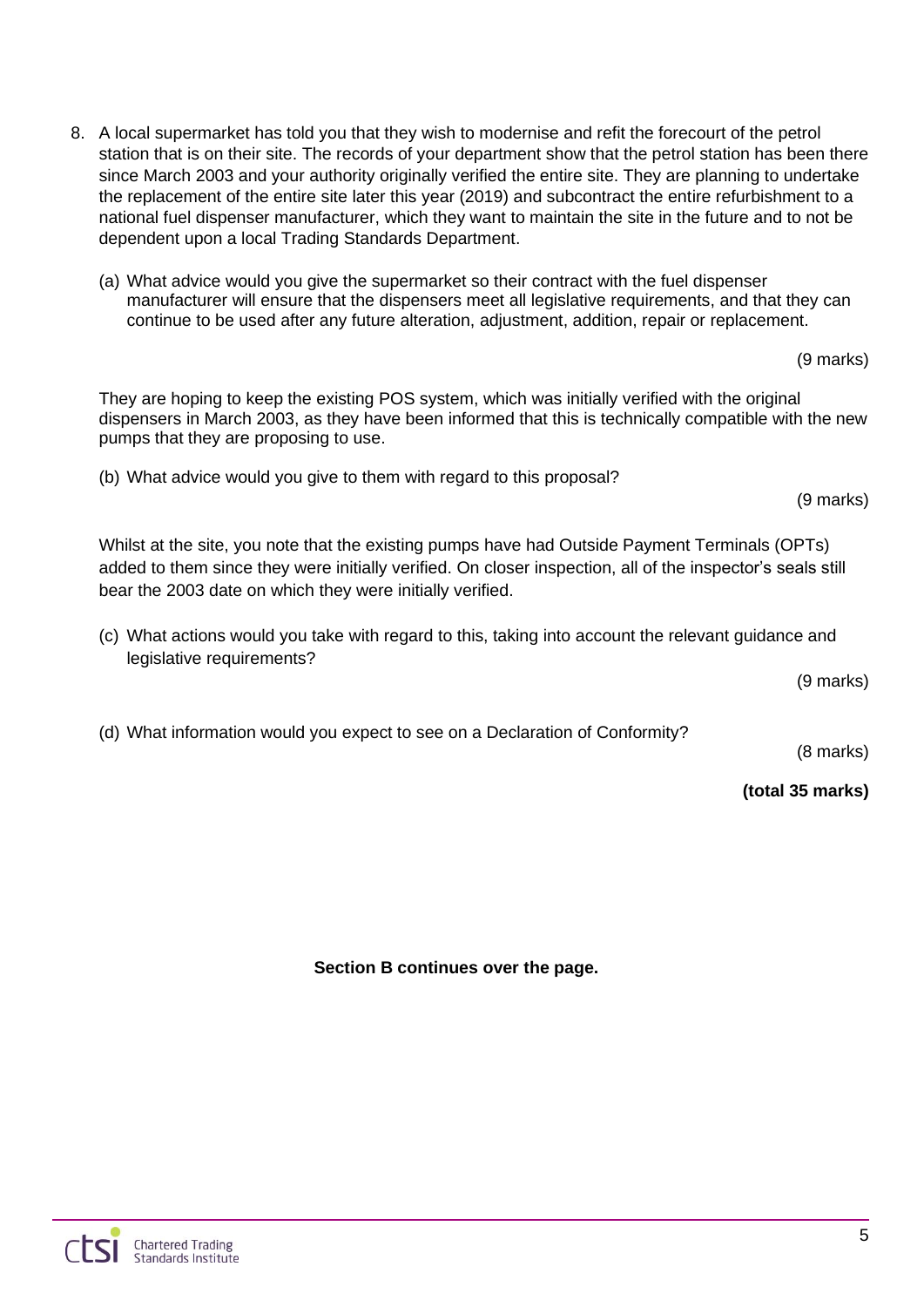- 9. You are an Inspector of Weights and Measures working for a local weights and measures authority in the north of the United Kingdom. As a result of budget cuts, the authority is not a notified body. The authority is carrying out a project to check for the compliance with Weights and Measures legislation of itinerant buyers and sellers of gold, silver and precious metals. You attend a local village hall to carry out an inspection of one of these traders and discover that he is using a digital non-automatic weighing instrument. You inspect the instrument and note that it is a 3kg instrument with 1g divisions, and that the markings are fully compliant with the markings required by The Non-automatic Weighing Instruments Regulations 2000 (SI 3236) at the time it was placed on the market.
	- (a) Contrast the markings with those that you would expect to see on an instrument placed on the market in November 2019.

(7 marks)

- (b) Detail the metrological tests that you would expect to carry out to confirm that the instrument is in compliance with the essential requirements of the Directive 2014/31. What error would you apply at maximum capacity?
- (c) What are the technical and legal requirements of the test loads that you would use to carry out the inspection? Make reference to the relevant technical standards with regard to these test loads.

(7 marks)

(7 marks)

After testing the instrument, you notice that it is outside the maximum permissible error. The trader has a certificate of conformity which shows it was initially verified by a local authority notified body in the south of the United Kingdom.

(d) What actions would you take with regard to these findings?

(e) Why may the location of use of the instrument have caused this error?

(7 marks)

#### **(total 35 marks)**

**Section B continues over the page.**

(7 marks)